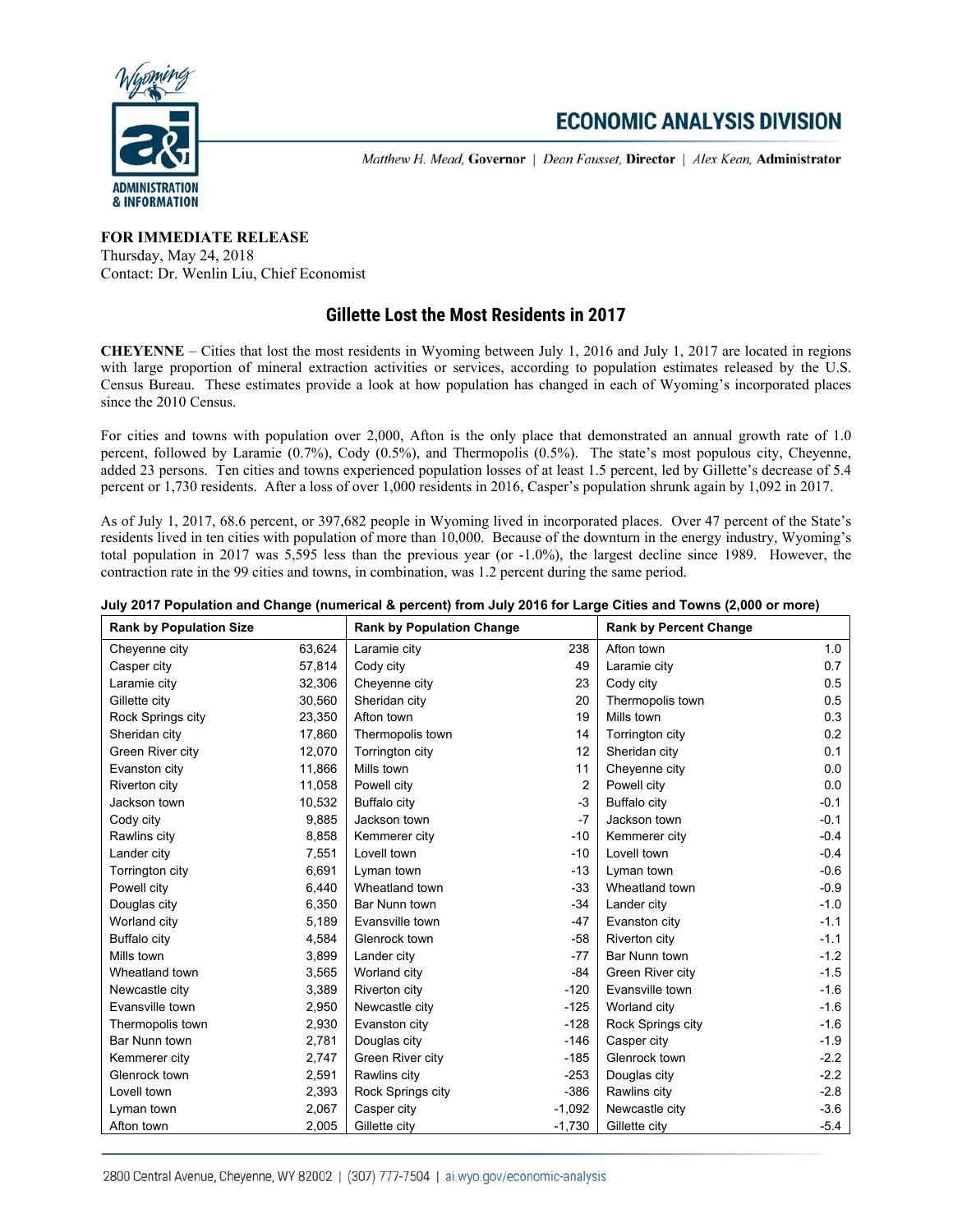|                                   |               | April 1, 2010                   | Population Estimate (as of July 1) |         |         |         |         |         |         |         |                | Chge, 7/1/16 to 7/1/17 |               | Chge, 4/1/10 to 7/1/17 |  |
|-----------------------------------|---------------|---------------------------------|------------------------------------|---------|---------|---------|---------|---------|---------|---------|----------------|------------------------|---------------|------------------------|--|
| Place                             | <b>Census</b> | <b>Estimates</b><br><b>Base</b> | 2010                               | 2011    | 2012    | 2013    | 2014    | 2015    | 2016    | 2017    | <b>Number</b>  | Percent                | <b>Number</b> | <b>Percent</b>         |  |
| Wyoming                           | 563,626       | 563,767                         | 564,376                            | 567,602 | 576,608 | 582,341 | 583,334 | 586,102 | 584,910 | 579,315 | $-5,595$       | $-1.0$                 | 15,548        | 2.8                    |  |
| <b>Albany County</b>              | 36,299        | 36,299                          | 36,433                             | 36,883  | 37,332  | 37,573  | 37,793  | 38,036  | 37,987  | 38,332  | 345            | 0.9                    | 2,033         | 5.6                    |  |
| Laramie city                      | 30,816        | 30,815                          | 30,925                             | 31,290  | 31,701  | 31,898  | 32,022  | 32,190  | 32,068  | 32,306  | 238            | 0.7                    | 1,491         | 4.8                    |  |
| Rock River town                   | 245           | 245                             | 246                                | 246     | 247     | 248     | 248     | 247     | 248     | 249     | -1             | 0.4                    | 4             | 1.6                    |  |
| <b>Balance of Albany County</b>   | 5,238         | 5,239                           | 5,262                              | 5,347   | 5,384   | 5,427   | 5,523   | 5,599   | 5,671   | 5,777   | 106            | 1.9                    | 538           | 10.3                   |  |
| <b>Big Horn County</b>            | 11,668        | 11,668                          | 11,667                             | 11,726  | 11,765  | 11,939  | 11,859  | 11,956  | 11,941  | 11,906  | $-35$          | $-0.3$                 | 238           | 2.0                    |  |
| Basin town                        | 1,285         | 1,285                           | 1,286                              | 1,290   | 1,291   | 1,305   | 1,294   | 1,300   | 1,296   | 1,293   | -3             | $-0.2$                 | 8             | 0.6                    |  |
| <b>Burlington town</b>            | 288           | 288                             | 291                                | 301     | 307     | 319     | 326     | 333     | 335     | 337     | $\overline{2}$ | 0.6                    | 49            | 17.0                   |  |
| Byron town                        | 593           | 593                             | 592                                | 596     | 601     | 613     | 610     | 619     | 617     | 616     | -1             | $-0.2$                 | 23            | 3.9                    |  |
| Cowley town                       | 655           | 655                             | 657                                | 677     | 693     | 711     | 715     | 735     | 743     | 748     | 5              | 0.7                    | 93            | 14.2                   |  |
| Deaver town                       | 178           | 178                             | 178                                | 180     | 180     | 183     | 181     | 184     | 183     | 185     | 2              | 1.1                    | 7             | 3.9                    |  |
| Frannie town (pt.)                | 138           | 138                             | 138                                | 138     | 138     | 140     | 138     | 139     | 139     | 138     | $-1$           | $-0.7$                 | $\Omega$      | 0.0                    |  |
| Greybull town                     | 1,847         | 1,847                           | 1,845                              | 1,849   | 1,852   | 1,878   | 1,862   | 1,874   | 1,869   | 1,862   | $-7$           | $-0.4$                 | 15            | 0.8                    |  |
| Lovell town                       | 2,360         | 2,360                           | 2,360                              | 2,367   | 2,372   | 2,404   | 2,387   | 2,403   | 2,403   | 2,393   | $-10$          | $-0.4$                 | 33            | 1.4                    |  |
| Manderson town                    | 114           | 114                             | 114                                | 114     | 114     | 118     | 116     | 117     | 117     | 116     | $-1$           | $-0.9$                 |               | 1.8                    |  |
| Balance of Big Horn County        | 4,210         | 4,210                           | 4,206                              | 4,214   | 4,217   | 4,268   | 4,230   | 4,252   | 4,239   | 4,218   | $-21$          | $-0.5$                 | 8             | 0.2                    |  |
| <b>Campbell County</b>            | 46,133        | 46,133                          | 46,233                             | 46,560  | 47,861  | 48,051  | 48,192  | 49,293  | 48,800  | 46,242  | $-2,558$       | $-5.2$                 | 109           | 0.2                    |  |
| Gillette city                     | 29,087        | 29,819                          | 29,947                             | 30,392  | 31,378  | 31,637  | 31,820  | 32,611  | 32,290  | 30,560  | $-1,730$       | -5.4                   | 741           | 2.5                    |  |
| Wright town                       | 1,807         | 1,807                           | 1,807                              | 1,809   | 1,858   | 1,852   | 1,848   | 1,871   | 1,845   | 1,742   | $-103$         | $-5.6$                 | $-65$         | $-3.6$                 |  |
| <b>Balance of Campbell County</b> | 15,239        | 14,507                          | 14,479                             | 14,359  | 14,625  | 14,562  | 14,524  | 14,811  | 14,665  | 13,940  | $-725$         | -4.9                   | $-567$        | $-3.9$                 |  |
| <b>Carbon County</b>              | 15,885        | 15,885                          | 15,849                             | 15,848  | 15,732  | 15,861  | 15,907  | 15,645  | 15,727  | 15,303  | $-424$         | $-2.7$                 | $-582$        | $-3.7$                 |  |
| Baggs town                        | 440           | 440                             | 439                                | 446     | 441     | 445     | 447     | 439     | 440     | 428     | $-12$          | $-2.7$                 | $-12$         | $-2.7$                 |  |
| Dixon town                        | 97            | 97                              | 97                                 | 98      | 97      | 99      | 99      | 98      | 99      | 97      | $-2$           | $-2.0$                 | $\Omega$      | 0.0                    |  |
| Elk Mountain town                 | 191           | 191                             | 190                                | 192     | 193     | 194     | 194     | 193     | 194     | 189     | -5             | $-2.6$                 | $-2$          | $-1.0$                 |  |
| Encampment town                   | 450           | 450                             | 449                                | 449     | 446     | 448     | 449     | 440     | 445     | 436     | -9             | $-2.0$                 | $-14$         | $-3.1$                 |  |
| Hanna town                        | 841           | 841                             | 839                                | 837     | 830     | 833     | 833     | 816     | 819     | 793     | $-26$          | $-3.2$                 | $-48$         | $-5.7$                 |  |
| Medicine Bow town                 | 284           | 284                             | 283                                | 282     | 280     | 281     | 281     | 275     | 275     | 267     | -8             | $-2.9$                 | $-17$         | $-6.0$                 |  |
| Rawlins city                      | 9,259         | 9,259                           | 9,235                              | 9,219   | 9,142   | 9,224   | 9,235   | 9,077   | 9.111   | 8,858   | $-253$         | $-2.8$                 | $-401$        | $-4.3$                 |  |
| Riverside town                    | 52            | 52                              | 52                                 | 52      | 51      | 52      | 52      | 52      | 54      | 53      | $-1$           | -1.9                   |               | 1.9                    |  |
| Saratoga town                     | 1.690         | 1,690                           | 1,687                              | 1.684   | 1,671   | 1,680   | 1,700   | 1,685   | 1,697   | 1,655   | $-42$          | $-2.5$                 | $-35$         | $-2.1$                 |  |

### **Wyoming Incorporated Place Population Estimates: April 1, 2010 to July 1, 2017**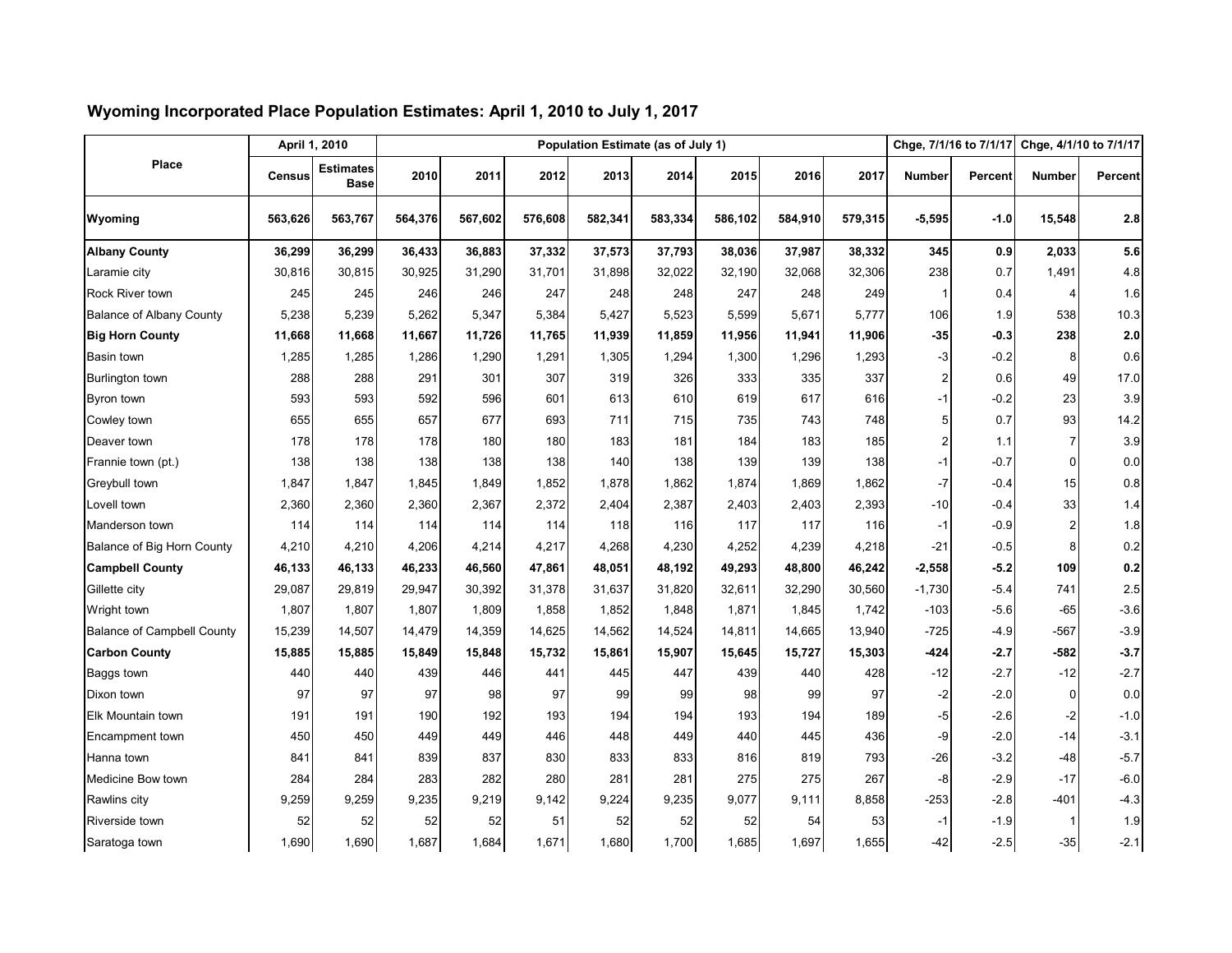|                                   | April 1, 2010 |                                 | Population Estimate (as of July 1) |        |        |        |        |        |        |        |                | Chge, 7/1/16 to 7/1/17 |               | Chge, 4/1/10 to 7/1/17 |  |
|-----------------------------------|---------------|---------------------------------|------------------------------------|--------|--------|--------|--------|--------|--------|--------|----------------|------------------------|---------------|------------------------|--|
| Place                             | Census        | <b>Estimates</b><br><b>Base</b> | 2010                               | 2011   | 2012   | 2013   | 2014   | 2015   | 2016   | 2017   | <b>Number</b>  | <b>Percent</b>         | <b>Number</b> | Percent                |  |
| Sinclair town                     | 433           | 433                             | 432                                | 431    | 426    | 428    | 428    | 419    | 422    | 407    | $-15$          | $-3.6$                 | $-26$         | $-6.0$                 |  |
| <b>Balance of Carbon County</b>   | 2,148         | 2,148                           | 2,146                              | 2,158  | 2,155  | 2,177  | 2,189  | 2,151  | 2,171  | 2,120  | $-51$          | $-2.3$                 | $-28$         | $-1.3$                 |  |
| <b>Converse County</b>            | 13,833        | 13,833                          | 13,821                             | 13,736 | 14,025 | 14,365 | 14,219 | 14,312 | 14,127 | 13,809 | $-318$         | $-2.3$                 | $-24$         | $-0.2$                 |  |
| Douglas city                      | 6,120         | 6,112                           | 6,114                              | 6,103  | 6,282  | 6,484  | 6,467  | 6,552  | 6,496  | 6,350  | -146           | $-2.2$                 | 238           | 3.9                    |  |
| Glenrock town                     | 2,576         | 2,650                           | 2,646                              | 2,622  | 2,660  | 2,716  | 2,676  | 2,685  | 2,649  | 2,591  | $-58$          | $-2.2$                 | $-59$         | $-2.2$                 |  |
| Lost Springs town                 |               | 4                               |                                    |        |        | 4      |        |        |        |        | 0              | 0.0                    | $\mathbf 0$   | 0.0                    |  |
| Rolling Hills town                | 440           | 438                             | 437                                | 433    | 438    | 445    | 437    | 437    | 429    | 419    | $-10$          | $-2.3$                 | $-19$         | $-4.3$                 |  |
| <b>Balance of Converse County</b> | 4,693         | 4,629                           | 4,620                              | 4,574  | 4,641  | 4,716  | 4,635  | 4,634  | 4,549  | 4,445  | $-104$         | $-2.3$                 | $-184$        | $-4.0$                 |  |
| <b>Crook County</b>               | 7,083         | 7,083                           | 7,119                              | 7,123  | 7,141  | 7,153  | 7,245  | 7,432  | 7,497  | 7,410  | $-87$          | $-1.2$                 | 327           | 4.6                    |  |
| Hulett town                       | 383           | 382                             | 385                                | 385    | 390    | 397    | 401    | 411    | 414    | 416    | $\overline{c}$ | 0.5                    | 34            | 8.9                    |  |
| Moorcroft town                    | 1,009         | 1,009                           | 1,013                              | 1,019  | 1,021  | 1,023  | 1,034  | 1,058  | 1,068  | 1,054  | $-14$          | $-1.3$                 | 45            | 4.5                    |  |
| Pine Haven town                   | 490           | 490                             | 492                                | 493    | 492    | 492    | 499    | 519    | 529    | 522    | $-7$           | $-1.3$                 | 32            | 6.5                    |  |
| Sundance town                     | 1,182         | 1,182                           | 1,191                              | 1,191  | 1,207  | 1,212  | 1,234  | 1,265  | 1,278  | 1,265  | $-13$          | $-1.0$                 | 83            | 7.0                    |  |
| <b>Balance of Crook County</b>    | 4,019         | 4,020                           | 4,038                              | 4,035  | 4,031  | 4,029  | 4,077  | 4,179  | 4,208  | 4,153  | $-55$          | $-1.3$                 | 133           | 3.3                    |  |
| <b>Fremont County</b>             | 40,123        | 40,123                          | 40,195                             | 40,520 | 41,022 | 40,911 | 40,573 | 40,237 | 40,245 | 39,803 | $-442$         | $-1.1$                 | $-320$        | -0.8                   |  |
| Dubois town                       | 971           | 982                             | 985                                | 998    | 1,011  | 1,006  | 997    | 987    | 984    | 974    | $-10$          | $-1.0$                 | -8            | $-0.8$                 |  |
| Hudson town                       | 458           | 461                             | 462                                | 465    | 470    | 469    | 464    | 459    | 457    | 452    | -5             | $-1.1$                 | -9            | $-2.0$                 |  |
| Lander city                       | 7,487         | 7,597                           | 7,615                              | 7,678  | 7,772  | 7,800  | 7,731  | 7,654  | 7,628  | 7,551  | $-77$          | $-1.0$                 | -46           | $-0.6$                 |  |
| Pavillion town                    | 231           | 233                             | 233                                | 239    | 242    | 240    | 240    | 238    | 237    | 234    | $-3$           | $-1.3$                 | $\mathbf{1}$  | 0.4                    |  |
| <b>Riverton city</b>              | 10,615        | 10,923                          | 10,937                             | 11,025 | 11,177 | 11,180 | 11,098 | 11,061 | 11,178 | 11,058 | $-120$         | $-1.1$                 | 135           | 1.2                    |  |
| Shoshoni town                     | 649           | 649                             | 652                                | 657    | 666    | 661    | 661    | 653    | 651    | 652    | $\mathbf{1}$   | 0.2                    | 3             | 0.5                    |  |
| <b>Balance of Fremont County</b>  | 19,712        | 19,278                          | 19,311                             | 19,458 | 19,684 | 19,555 | 19,382 | 19,185 | 19,110 | 18,882 | $-228$         | $-1.2$                 | -396          | $-2.1$                 |  |
| <b>Goshen County</b>              | 13,249        | 13,247                          | 13,422                             | 13,580 | 13,642 | 13,551 | 13,544 | 13,566 | 13,355 | 13,378 | 23             | 0.2                    | 131           | 1.0                    |  |
| Fort Laramie town                 | 230           | 230                             | 231                                | 234    | 234    | 232    | 232    | 231    | 229    | 229    | $\overline{0}$ | 0.0                    | $-1$          | $-0.4$                 |  |
| La Grange town                    | 448           | 448                             | 450                                | 454    | 455    | 452    | 453    | 450    | 445    | 445    | $\mathbf 0$    | 0.0                    | -3            | $-0.7$                 |  |
| Lingle town                       | 468           | 468                             | 471                                | 476    | 477    | 472    | 472    | 470    | 462    | 463    | 1              | 0.2                    | -5            | $-1.1$                 |  |
| Torrington city                   | 6,501         | 6,501                           | 6,637                              | 6,725  | 6,765  | 6,742  | 6,732  | 6,780  | 6,679  | 6,691  | 12             | 0.2                    | 190           | 2.9                    |  |
| Yoder town                        | 151           | 151                             | 153                                | 153    | 154    | 158    | 159    | 159    | 156    | 156    | $\overline{0}$ | 0.0                    | 5             | 3.3                    |  |
| <b>Balance of Goshen County</b>   | 5,451         | 5,449                           | 5,480                              | 5,538  | 5,557  | 5,495  | 5,496  | 5,476  | 5,384  | 5,394  | 10             | 0.2                    | $-55$         | $-1.0$                 |  |
| <b>Hot Springs County</b>         | 4,812         | 4,812                           | 4,809                              | 4,808  | 4,833  | 4,834  | 4,789  | 4,717  | 4,669  | 4,696  | 27             | 0.6                    | $-116$        | $-2.4$                 |  |
| East Thermopolis town             | 254           | 254                             | 254                                | 254    | 255    | 256    | 254    | 250    | 247    | 249    | $\overline{2}$ | 0.8                    | -5            | $-2.0$                 |  |
| Kirby town                        | 92            | 92                              | 92                                 | 92     | 92     | 92     | 91     | 90     | 89     | 90     |                | 1.1                    | $-2$          | $-2.2$                 |  |
| Thermopolis town                  | 3,009         | 3,009                           | 3,007                              | 3,006  | 3,021  | 3,021  | 2,992  | 2,945  | 2,916  | 2,930  | 14             | 0.5                    | $-79$         | $-2.6$                 |  |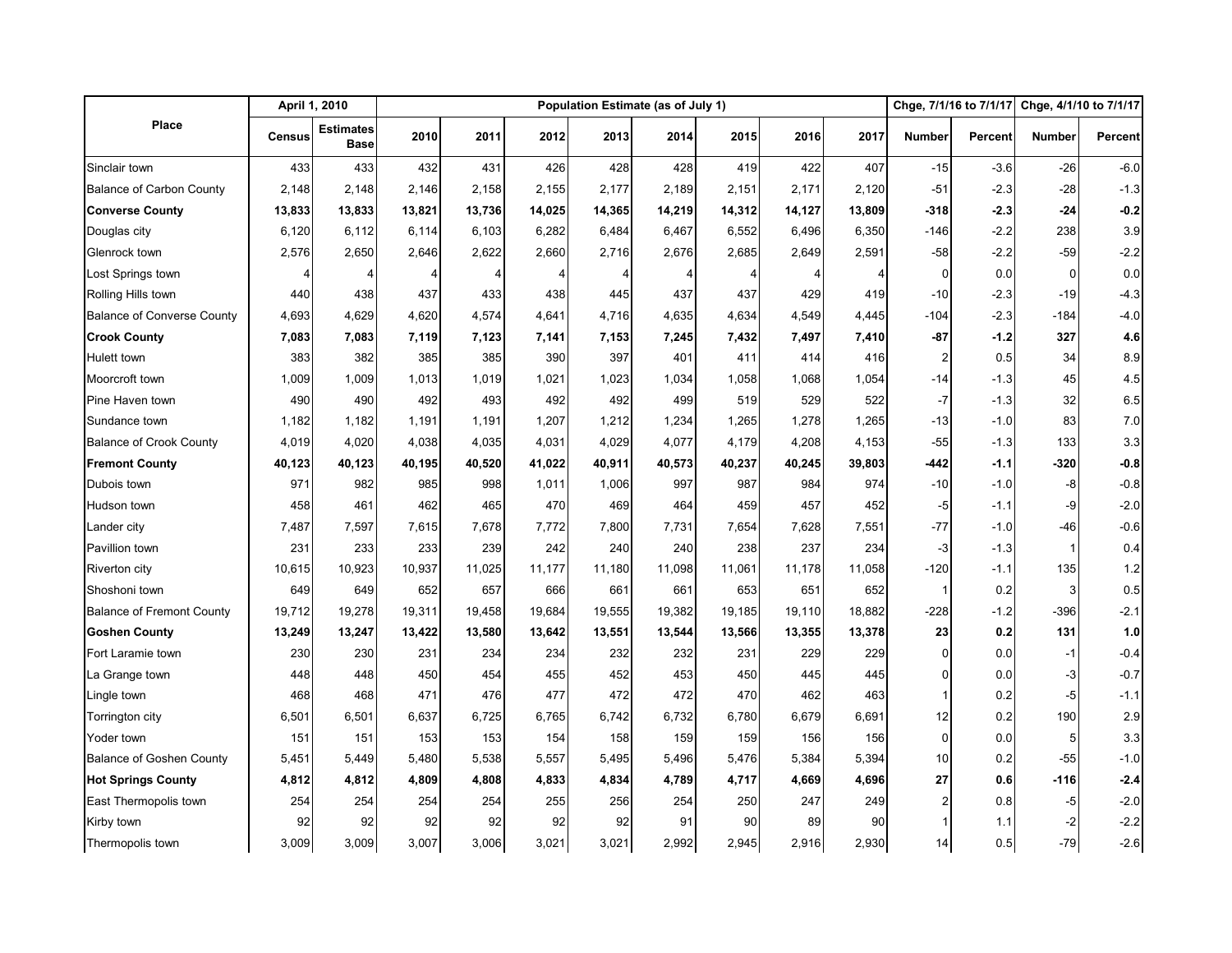|                                      |               | April 1, 2010                   | Population Estimate (as of July 1) |        |        |        |        |        |        |        |                | Chge, 7/1/16 to 7/1/17 |               | Chge, 4/1/10 to 7/1/17 |
|--------------------------------------|---------------|---------------------------------|------------------------------------|--------|--------|--------|--------|--------|--------|--------|----------------|------------------------|---------------|------------------------|
| Place                                | <b>Census</b> | <b>Estimates</b><br><b>Base</b> | 2010                               | 2011   | 2012   | 2013   | 2014   | 2015   | 2016   | 2017   | <b>Number</b>  | <b>Percent</b>         | <b>Number</b> | Percent                |
| <b>Balance of Hot Springs County</b> | 1,457         | 1,457                           | 1,456                              | 1,456  | 1,465  | 1,465  | 1,452  | 1,432  | 1,417  | 1,427  | 10             | 0.7                    | $-30$         | $-2.1$                 |
| <b>Johnson County</b>                | 8,569         | 8,569                           | 8,587                              | 8,645  | 8,637  | 8,637  | 8,584  | 8,616  | 8,496  | 8,476  | $-20$          | $-0.2$                 | -93           | $-1.1$                 |
| <b>Buffalo city</b>                  | 4,585         | 4,585                           | 4,595                              | 4,637  | 4,635  | 4,637  | 4,616  | 4,642  | 4,587  | 4,584  | $-3$           | $-0.1$                 | $-1$          | 0.0                    |
| Kaycee town                          | 263           | 263                             | 264                                | 265    | 264    | 266    | 265    | 268    | 270    | 269    | $-1$           | $-0.4$                 | 6             | 2.3                    |
| <b>Balance of Johnson County</b>     | 3,721         | 3,721                           | 3,728                              | 3,743  | 3,738  | 3,734  | 3,703  | 3,706  | 3,639  | 3,623  | $-16$          | $-0.4$                 | $-98$         | $-2.6$                 |
| <b>Laramie County</b>                | 91,738        | 91,881                          | 92,219                             | 92,587 | 94,704 | 95,731 | 96,123 | 97,005 | 97,968 | 98,327 | 359            | 0.4                    | 6,446         | 7.0                    |
| Albin town                           | 181           | 181                             | 181                                | 181    | 184    | 184    | 182    | 187    | 197    | 204    | $\overline{7}$ | 3.6                    | 23            | 12.7                   |
| <b>Burns</b> town                    | 301           | 301                             | 302                                | 301    | 305    | 311    | 309    | 312    | 314    | 311    | -3             | $-1.0$                 | 10            | 3.3                    |
| Cheyenne city                        | 59,466        | 59,667                          | 59,884                             | 60,299 | 61,555 | 62,245 | 62,440 | 63,026 | 63,601 | 63,624 | 23             | 0.0                    | 3,957         | 6.6                    |
| Pine Bluffs town                     | 1,129         | 1,129                           | 1,133                              | 1,131  | 1,148  | 1,153  | 1,141  | 1,144  | 1,146  | 1,142  | -4             | $-0.3$                 | 13            | 1.2                    |
| <b>Balance of Laramie County</b>     | 30,661        | 30,603                          | 30,719                             | 30,675 | 31,512 | 31,838 | 32,051 | 32,336 | 32,710 | 33,046 | 336            | 1.0                    | 2,443         | 8.0                    |
| <b>Lincoln County</b>                | 18,106        | 18,106                          | 18,094                             | 18,009 | 17,938 | 18,312 | 18,567 | 18,736 | 19,076 | 19,265 | 189            | 1.0                    | 1,159         | 6.4                    |
| Afton town                           | 1,911         | 1,916                           | 1,918                              | 1,910  | 1,906  | 1,941  | 1,963  | 1,969  | 1,986  | 2,005  | 19             | 1.0                    | 89            | 4.6                    |
| Alpine town                          | 828           | 828                             | 826                                | 821    | 814    | 828    | 837    | 842    | 855    | 866    | 11             | 1.3                    | 38            | 4.6                    |
| Cokeville town                       | 535           | 535                             | 534                                | 528    | 529    | 538    | 546    | 547    | 554    | 551    | $-3$           | $-0.5$                 | 16            | 3.0                    |
| Diamondville town                    | 737           | 737                             | 737                                | 734    | 730    | 744    | 754    | 755    | 760    | 758    | -2             | $-0.3$                 | 21            | 2.8                    |
| Kemmerer city                        | 2,656         | 2,656                           | 2,650                              | 2,639  | 2,629  | 2,687  | 2,726  | 2,732  | 2,757  | 2,747  | $-10$          | $-0.4$                 | 91            | 3.4                    |
| La Barge town                        | 551           | 551                             | 552                                | 546    | 543    | 553    | 560    | 561    | 565    | 562    | $-3$           | $-0.5$                 | 11            | 2.0                    |
| Opal town                            | 96            | 96                              | 96                                 | 95     | 94     | 98     | 98     | 101    | 105    | 105    | $\mathbf 0$    | 0.0                    | 9             | 9.4                    |
| Star Valley Ranch town               | 1,503         | 1,503                           | 1,499                              | 1,492  | 1,488  | 1,519  | 1,538  | 1,546  | 1,564  | 1,581  | 17             | 1.1                    | 78            | 5.2                    |
| Thayne town                          | 366           | 366                             | 365                                | 363    | 361    | 367    | 370    | 371    | 376    | 382    | 6              | 1.6                    | 16            | 4.4                    |
| <b>Balance of Lincoln County</b>     | 8,923         | 8,918                           | 8,917                              | 8,881  | 8,844  | 9,037  | 9,175  | 9,312  | 9,554  | 9,708  | 154            | 1.6                    | 790           | 8.9                    |
| <b>Natrona County</b>                | 75,450        | 75,450                          | 75,456                             | 76,421 | 78,583 | 81,101 | 81,439 | 82,134 | 80,892 | 79,547 | $-1,345$       | $-1.7$                 | 4,097         | 5.4                    |
| Bar Nunn town                        | 2,213         | 2,215                           | 2,212                              | 2,260  | 2,436  | 2,675  | 2,758  | 2,849  | 2,815  | 2,781  | $-34$          | $-1.2$                 | 566           | 25.6                   |
| Casper city                          | 55,316        | 55,317                          | 55,249                             | 56,104 | 57,692 | 59,480 | 59,711 | 59,999 | 58,906 | 57,814 | $-1,092$       | $-1.9$                 | 2,497         | 4.5                    |
| Edgerton town                        | 195           | 195                             | 194                                | 194    | 199    | 202    | 202    | 203    | 201    | 198    | -3             | $-1.5$                 | 3             | 1.5                    |
| Evansville town                      | 2,544         | 2,535                           | 2,619                              | 2,766  | 2,829  | 2,886  | 2,864  | 2,969  | 2,997  | 2,950  | $-47$          | $-1.6$                 | 415           | 16.4                   |
| Midwest town                         | 404           | 404                             | 403                                | 400    | 409    | 420    | 415    | 415    | 406    | 395    | $-11$          | $-2.7$                 | -9            | $-2.2$                 |
| Mills town                           | 3,461         | 3,467                           | 3,465                              | 3,446  | 3,513  | 3,649  | 3,745  | 3,853  | 3,888  | 3,899  | 11             | 0.3                    | 432           | 12.5                   |
| <b>Balance of Natrona County</b>     | 11,317        | 11,317                          | 11,314                             | 11,251 | 11,505 | 11,789 | 11,744 | 11,846 | 11,679 | 11,510 | $-169$         | $-1.4$                 | 193           | 1.7                    |
| <b>Niobrara County</b>               | 2,484         | 2,484                           | 2,491                              | 2,483  | 2,476  | 2,544  | 2,489  | 2,496  | 2,470  | 2,397  | -73            | $-3.0$                 | $-87$         | $-3.5$                 |
| Lusk town                            | 1,567         | 1,567                           | 1,572                              | 1,569  | 1,576  | 1,624  | 1,593  | 1,598  | 1,583  | 1,543  | -40            | $-2.5$                 | $-24$         | $-1.5$                 |
| Manville town                        | 95            | 95                              | 95                                 | 95     | 93     | 95     | 93     | 93     | 92     | 88     | $-4$           | $-4.3$                 | $-7$          | $-7.4$                 |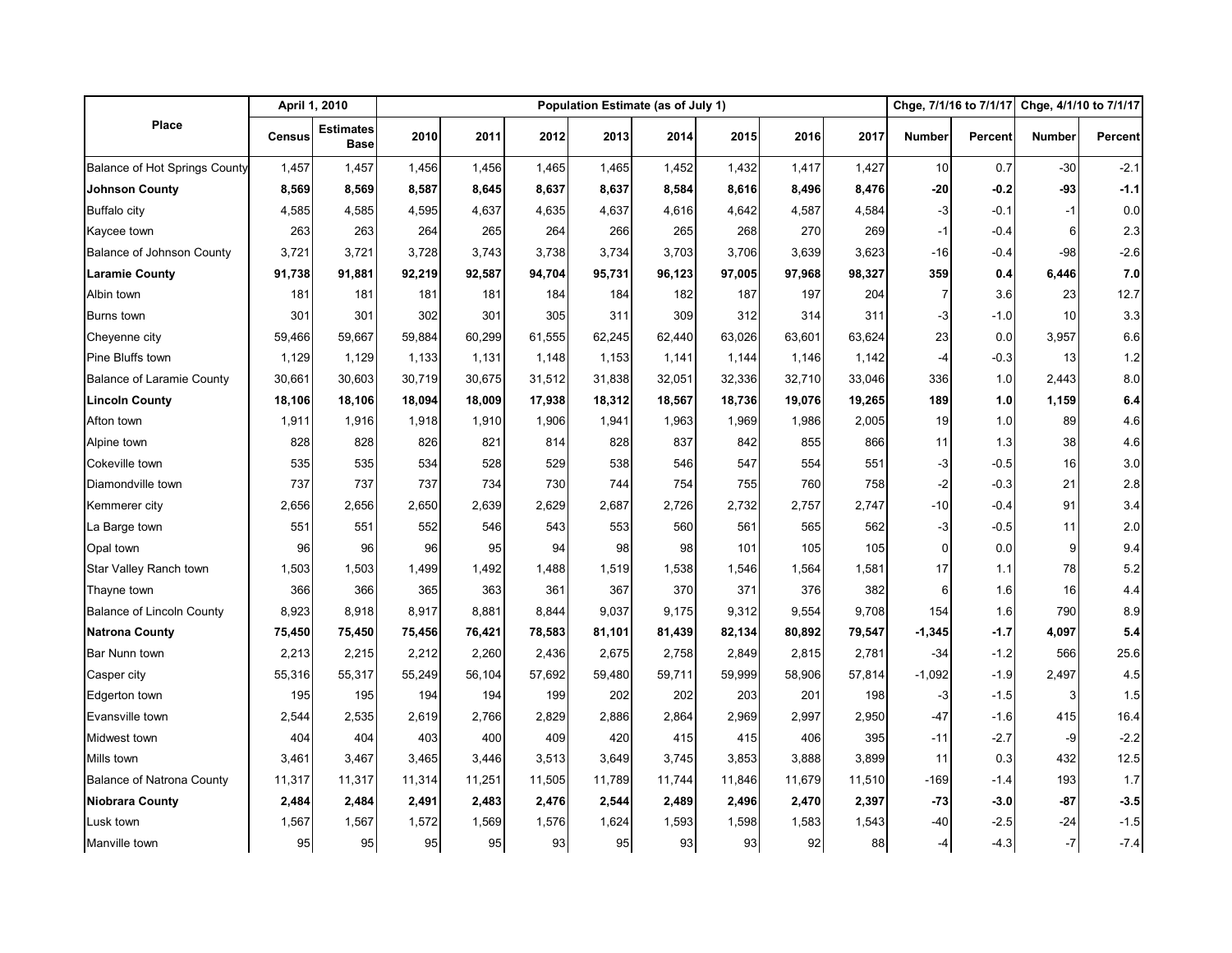|                                   |        | April 1, 2010                   |        |        | Population Estimate (as of July 1) | Chge, 7/1/16 to 7/1/17 |        | Chge, 4/1/10 to 7/1/17 |        |        |                |         |               |         |
|-----------------------------------|--------|---------------------------------|--------|--------|------------------------------------|------------------------|--------|------------------------|--------|--------|----------------|---------|---------------|---------|
| Place                             | Census | <b>Estimates</b><br><b>Base</b> | 2010   | 2011   | 2012                               | 2013                   | 2014   | 2015                   | 2016   | 2017   | <b>Number</b>  | Percent | <b>Number</b> | Percent |
| Van Tassell town                  | 15     | 15                              | 15     | 15     | 15                                 | 15                     | 15     | 15                     | 14     | 14     | $\mathbf 0$    | 0.0     | $-1$          | $-6.7$  |
| <b>Balance of Niobrara County</b> | 807    | 807                             | 809    | 804    | 792                                | 810                    | 788    | 790                    | 781    | 752    | $-29$          | $-3.7$  | $-55$         | $-6.8$  |
| <b>Park County</b>                | 28,205 | 28,205                          | 28,248 | 28,546 | 28,933                             | 29,170                 | 29,119 | 29,110                 | 29,412 | 29,568 | 156            | 0.5     | 1,363         | 4.8     |
| Cody city                         | 9,520  | 9,520                           | 9,541  | 9,632  | 9,745                              | 9,827                  | 9,775  | 9,769                  | 9,836  | 9,885  | 49             | 0.5     | 365           | 3.8     |
| Frannie town (pt.)                | 19     | 19                              | 19     | 19     | 19                                 | 21                     | 21     | 20                     | 20     | 20     | 0              | 0.0     |               | 5.3     |
| Meeteetse town                    | 327    | 327                             | 327    | 330    | 333                                | 334                    | 332    | 332                    | 334    | 335    | 1              | 0.3     | 8             | 2.4     |
| Powell city                       | 6,314  | 6,314                           | 6,317  | 6,311  | 6,404                              | 6,411                  | 6,428  | 6,367                  | 6,438  | 6,440  | $\overline{2}$ | 0.0     | 126           | 2.0     |
| <b>Balance of Park County</b>     | 12,025 | 12,025                          | 12,044 | 12,254 | 12,432                             | 12,577                 | 12,563 | 12,622                 | 12,784 | 12,888 | 104            | 0.8     | 863           | 7.2     |
| <b>Platte County</b>              | 8,667  | 8,667                           | 8,664  | 8,695  | 8,730                              | 8,707                  | 8,776  | 8,797                  | 8,675  | 8,562  | $-113$         | $-1.3$  | -105          | $-1.2$  |
| Chugwater town                    | 212    | 212                             | 212    | 213    | 214                                | 211                    | 212    | 211                    | 208    | 203    | -5             | $-2.4$  | -9            | $-4.2$  |
| Glendo town                       | 205    | 205                             | 205    | 206    | 207                                | 206                    | 208    | 209                    | 206    | 204    | $-2$           | $-1.0$  | $-1$          | $-0.5$  |
| Guernsey town                     | 1,147  | 1,147                           | 1,148  | 1,163  | 1,169                              | 1,180                  | 1,192  | 1,197                  | 1,174  | 1,151  | $-23$          | $-2.0$  | 4             | 0.3     |
| Hartville town                    | 62     | 62                              | 62     | 62     | 62                                 | 63                     | 63     | 63                     | 62     | 61     | $-1$           | $-1.6$  | $-1$          | $-1.6$  |
| Wheatland town                    | 3,627  | 3,627                           | 3,623  | 3,622  | 3,629                              | 3,625                  | 3,646  | 3,650                  | 3,598  | 3,565  | $-33$          | $-0.9$  | $-62$         | $-1.7$  |
| <b>Balance of Platte County</b>   | 3,414  | 3,414                           | 3,414  | 3,429  | 3,449                              | 3,422                  | 3,455  | 3,467                  | 3,427  | 3,378  | -49            | $-1.4$  | $-36$         | $-1.1$  |
| <b>Sheridan County</b>            | 29,116 | 29,116                          | 29,123 | 29,254 | 29,528                             | 29,735                 | 29,888 | 29,940                 | 30,049 | 30,210 | 161            | 0.5     | 1,094         | 3.8     |
| <b>Clearmont town</b>             | 142    | 141                             | 141    | 143    | 142                                | 144                    | 145    | 144                    | 146    | 147    | $\mathbf{1}$   | 0.7     | 6             | 4.3     |
| Dayton town                       | 757    | 759                             | 760    | 771    | 779                                | 783                    | 793    | 805                    | 821    | 824    | 3              | 0.4     | 65            | 8.6     |
| Ranchester town                   | 855    | 857                             | 861    | 876    | 898                                | 917                    | 938    | 940                    | 941    | 974    | 33             | 3.5     | 117           | 13.7    |
| Sheridan city                     | 17,444 | 17,450                          | 17,451 | 17,484 | 17,653                             | 17,767                 | 17,818 | 17,822                 | 17,840 | 17,860 | 20             | 0.1     | 410           | 2.3     |
| <b>Balance of Sheridan County</b> | 9,918  | 9,909                           | 9,910  | 9,980  | 10,056                             | 10,124                 | 10,194 | 10,229                 | 10,301 | 10,405 | 104            | 1.0     | 496           | 5.0     |
| <b>Sublette County</b>            | 10,247 | 10,247                          | 10,254 | 10,189 | 10,481                             | 10,172                 | 10,155 | 10,056                 | 10,002 | 9,799  | $-203$         | -2.01   | -448          | $-4.4$  |
| <b>Big Piney town</b>             | 552    | 564                             | 563    | 558    | 574                                | 555                    | 548    | 544                    | 540    | 524    | $-16$          | $-3.0$  | $-40$         | $-7.1$  |
| Marbleton town                    | 1,094  | 1,111                           | 1,112  | 1,103  | 1,158                              | 1,125                  | 1,164  | 1,149                  | 1,139  | 1,111  | $-28$          | $-2.5$  | $\Omega$      | 0.0     |
| Pinedale town                     | 2,030  | 2,026                           | 2,027  | 2,009  | 2,059                              | 1,990                  | 1,970  | 1,946                  | 1,931  | 1,890  | $-41$          | $-2.1$  | $-136$        | $-6.7$  |
| <b>Balance of Sublette County</b> | 6,571  | 6,546                           | 6,552  | 6,519  | 6,690                              | 6,502                  | 6,473  | 6,417                  | 6,392  | 6,274  | $-118$         | $-1.8$  | $-272$        | $-4.2$  |
| <b>Sweetwater County</b>          | 43,806 | 43,806                          | 43,569 | 44,013 | 45,042                             | 45,145                 | 44,981 | 44,732                 | 44,245 | 43,534 | -711           | $-1.6$  | $-272$        | -0.6    |
| <b>Bairoil town</b>               | 106    | 106                             | 105    | 105    | 107                                | 106                    | 106    | 104                    | 102    | 100    | $-2$           | $-2.0$  | -6            | $-5.7$  |
| Granger town                      | 139    | 139                             | 138    | 138    | 142                                | 142                    | 140    | 138                    | 136    | 133    | -3             | $-2.2$  | -6            | $-4.3$  |
| Green River city                  | 12,515 | 12,515                          | 12,396 | 12,442 | 12,709                             | 12,652                 | 12,584 | 12,428                 | 12,255 | 12,070 | $-185$         | $-1.5$  | -445          | $-3.6$  |
| Rock Springs city                 | 23,036 | 23,036                          | 22,985 | 23,329 | 23,914                             | 24,052                 | 23,961 | 23,971                 | 23,736 | 23,350 | $-386$         | $-1.6$  | 314           | 1.4     |
| Superior town                     | 336    | 334                             | 331    | 331    | 337                                | 335                    | 333    | 327                    | 322    | 316    | -6             | $-1.9$  | $-18$         | $-5.4$  |
| Wamsutter town                    | 451    | 451                             | 450    | 454    | 463                                | 487                    | 510    | 501                    | 494    | 484    | $-10$          | $-2.0$  | 33            | 7.3     |